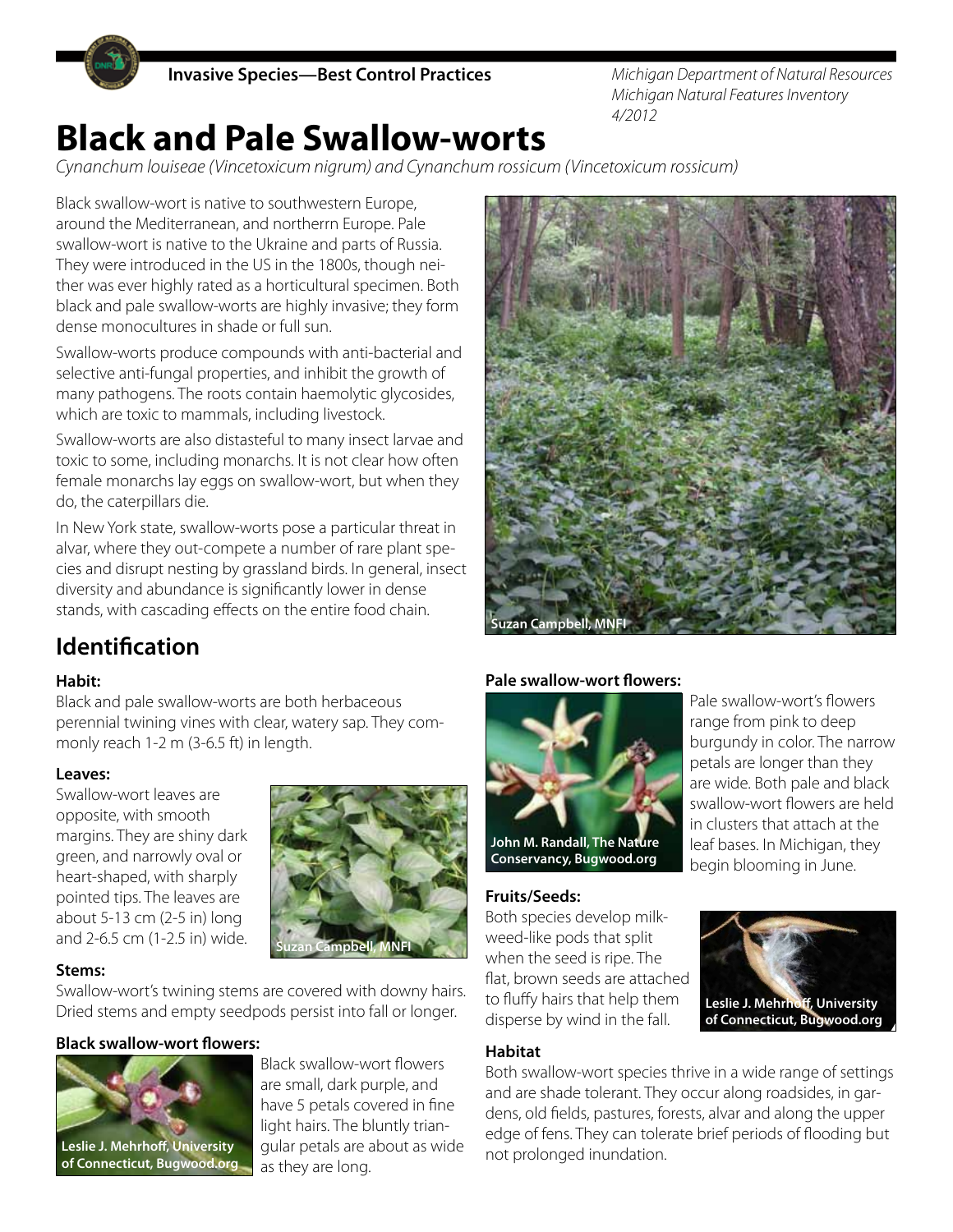# **Similar species**

## **Milkweeds**

The related native milkweeds (*Asclepias* spp.) are upright, rather than twining vines. Although they also have opposite leaves and similar seedpods, their flowers are far more elaborate and they usually have milky sap.

## **Dogbanes**



# **Oriental bittersweet**

The invasive non-native vine Oriental bittersweet resembles swallow-wort but can grow much longer. Its leaves are alternate, with toothed margins, rather than opposite, with smooth margins. It is woody, not herbaceous.

## **Dogwood species**



## **Quick check**

Swallow-worts ALWAYS:

- have clear, watery sap
- have opposite leaves
- twine around each other or a support or trail along the ground—they do not stand upright without support.

## **Reproduction/Dispersal**

Swallow-worts reproduce by seed. They are able to self pollinate although sexual reproduction is more common. The role of vegetative reproduction is not entirely clear. Both



The related native dogbanes (*Apocynum* spp) are also upright—not twining vines. Like swallow-wort, they have narrow seedpods, but their bellshaped flowers are arranged in clusters at the stem tips rather than along the stems at the base of the leaves.



Young native dogwoods can be mistaken for swallowworts before they are large enough to branch as their opposite leaves have a similar shape. They are woody, however, not herbaceous. They are also easier to distinguish in fruit or flower.

species have short underground rhizomes but they do not appear to give rise to new plants with any frequency. However, root crown fragments can regenerate when damaged or broken.

Some seeds are polyembryonic; a single seed can contain two or more embryos, and give rise to multiple seedlings. This condition is more common in pale swallow-wort than black swallow-wort. Seed usually lands within a few meters of the parent plant but may be carried several hundred meters by gusts of wind. Little information is available on the development of seed banks.

Although seedling survival is high, plants initially grow slowly and do not reproduce for several years. It can take a number of years for a single plant to mature, produce seedlings and form a small population.

In general, plants in full sun produce more flowers, seedpods and seeds. In high density stands of pale swallowwort, seed densities of up to 32,000 seeds per square meter have been documented.

Plants in larger colonies (> 80 plants) tend to be more robust and produce more fruits per plant than single plants or those growing in small groups (< 9 plants). Some of this effect can be explained by density; intertwining plants shade out other vegetation more effectively. However, other factors clearly play a role.

Both pale and black swallow-wort form associations with beneficial arbuscular mycorrhizal fungi (AMF). These associations result in improved nutrient cycling. Root colonization rates by mycorrhizae are higher in swallow-wort than in native species growing in the same area. Similarly, four times more AMF spores are present in soils with swallow-wort than in uninvaded soils nearby.

Swallow-wort seedling survival rates are higher in soil with AMF than sterilized soil. Seedling densities of up to 5,000 per square meter are common in large infestations, and can reach 10,000 per square meter. Dense swallow-wort vegetation facilitates the exposure of seedling root systems to the AMF network and results in enhanced nutrition. In general, plants are taller, with more leaves and greater biomass when growing in the large populations where AMF thrive.

AMF species are often species host specific. While generalists can form associations with many host species, some species can only form associations with a few related host species. Swallow-wort encourages the increase of generalist AMF species at the expense of the more specialized AMF species that native plants need to grow and thrive.

Both black and pale swallow-wort appear to be allelopathic. Swallow-wort root extracts can cause root length reductions of 40% in the related butterfly milkweed, for example. Similarly, they have a negative effect on shoot growth in common milkweed. Allelopathic effects could be amplified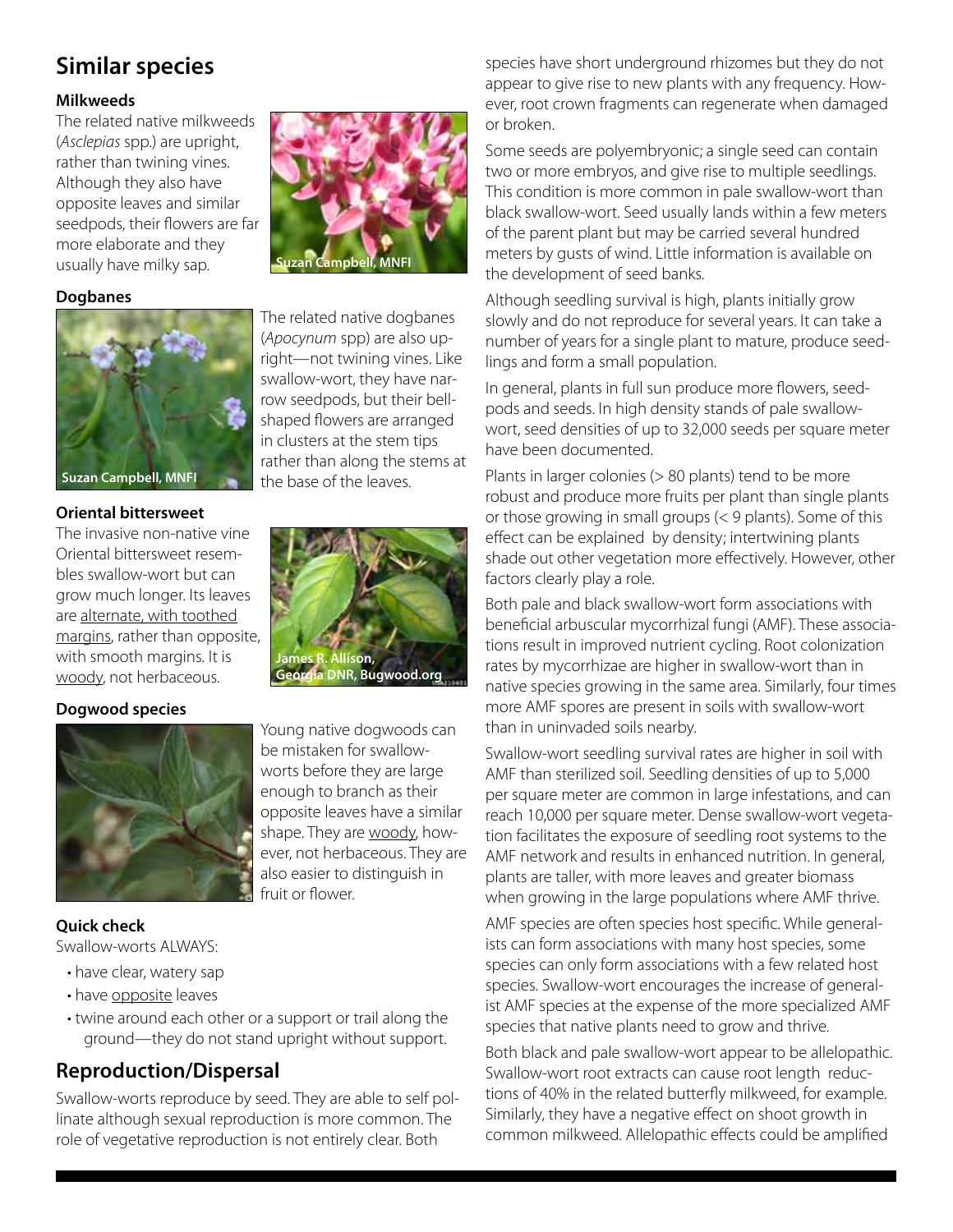in larger, denser populations.

The potential for swallow-wort mediated changes in soil chemistry or mycorrhizae should be considered in any plans for restoration following swallow-wort control efforts.

# **Planning a control program**

Resources for invasive species control invariably fall short of the actual need, so it is important to prioritize sites for treatment and plan carefully. Assessing both the scope of the problem and any available resources is a critical first step:

- Map known populations. Are swallow-worts widely distributed throughout the region? Or are they just beginning to appear? Are one or both species present in the area?
- Identify potential dispersal pathways; do infestations lie in the path of road-mowing crews that might spread it further?
- How is it distributed? Is it sparsely scattered in otherwise native vegetation? Does it cover large expanses of low quality habitat? Does it occur in both open and shaded sites?
- Are volunteers available to assist with control?

Given this information, develop a strategy for control:

- 1. Prioritize high value sites where success can be achieved for treatment.
- 2. Choose appropriate control methods, given site conditions and available resources.
- 3. If using herbicide, be sure to read the product label before finalizing plans. Is there potential for harm to nontarget species? Have you made adequate provisions to minimize damage?
- 4. Do these control methods require any permits (i.e. herbicide application in wetlands, prescribed burning)?
- 5. Eradicate small infestations before they can benefit from the effects of large population size (< 81 plants).
- 6. Focus initially on plants in full sun, which produce more seed.
- 7. Treat larger core infestations of lower value as resources permit; work from the perimeter and move inward.
- 8. Monitor to ensure desired results are being achieved; adapt management to improve success.

## **Best survey period**

Swallow-wort turns a conspicuous yellow in late summer and can be distinguished from other vegetation. Begin surveying in open areas, as plants growing in full sun complete fruiting and die back earlier than plants in shade. Plants in shade may continue active growth into September.

Swallow-wort infestations can also be identified in winter, as empty seedpods persist on the dead stalks for a year or two. The presence or absence of dead stalks and seedpods can

also be helpful in assessing spread within an area, as new plants will not have them.

## **Documenting occurrences**

In order to track the spread of an invasive species on a landscape scale, it is important to report populations where they occur. The Midwest Invasive Species Information Network (MISIN) has an easy-to-use interactive online mapping system. It accepts reports of invasive species' locations from users who have completed a simple, online training module for the species being reported. It also offers the potential for batch uploading of occurrence data for any invasive species.

Herbaria also provide a valuable and authoritative record of plant distribution. The University of Michigan Herbarium's database can be searched online for county records of occurrence, for example. When black and/or pale swallowwort are first encountered in a county where they had not been known previously, specimens should be submitted to the Herbarium to document their presence. Check the "Online Resources" section for links to both of these resources.

# **Control**

Controlling large populations of swallow-wort requires a multi-year effort. It is important to keep isolated plants or small infestations from expanding into the large populations in which plant vigor and productivity are enhanced.

Multiple strategies should be employed to achieve these ends; techniques that are effective in grasslands and old fields may not be effective on forested sites. Seed production is highest on sunny sites, which should be prioritized for treatment.

Plans for re-vegetating sites should be incorporated into control efforts. Newly exposed sites are vulnerable to reinvasion or colonization by other problem species.

Yearly monitoring is required to ensure that any seedbank is exhausted or when source populations are nearby.

## **Mechanical control**

Mechanical controls alone are rarely adequate to control swallow-wort, except in the initial stages of invasion. They can provide a valuable supplement to chemical controls however.

## **Hand-pulling/Digging**

Pulling swallow-wort is ineffective, but plants may be dug out if entire root crown is removed. This is most appropriate for small satellite populations where only one or a few plants are present.

## **Cutting/Mowing**

Cutting and mowing stimulate sprouting from the root crown, resulting in denser infestations the following season.

**Invasive Species—Best Control Practices**

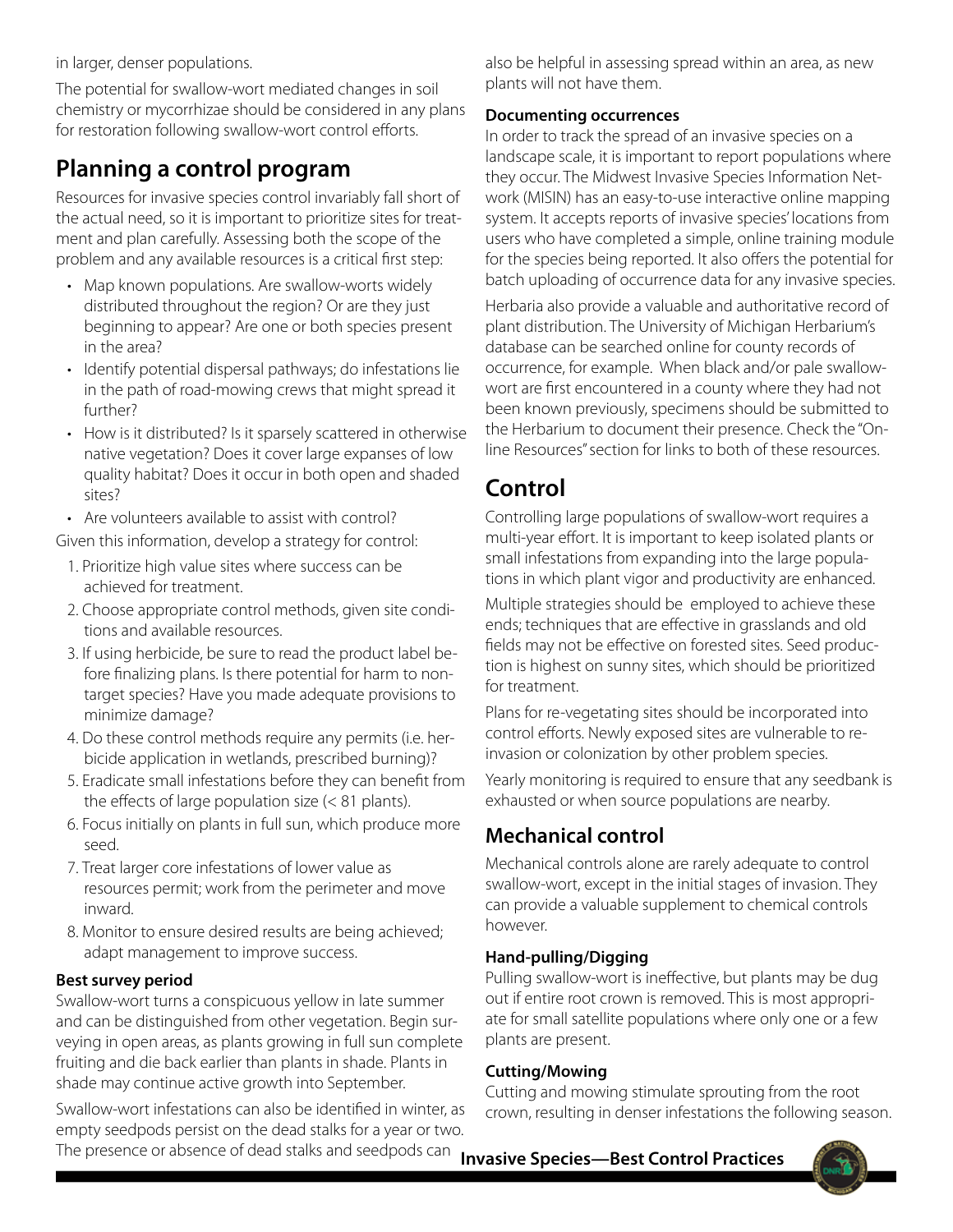They may be used to prevent seed set if the benefits of reducing seed production are believed to outweigh the drawbacks, but they are a temporary step rather than a long term solution.

Plants should be cut after flowering as pods are just beginning to form, but before seeds begin to mature. In open fields, this may adversely affect nesting grassland birds. If it is cut earlier, plants are more likely to flower again. After cutting, new flowers will bloom while the plant is still quite short. Monitor carefully as cutting or mowing must be repeated several times in the same season, and even then, some seed will still be produced.

## **Pod removal**

Where pods have formed following herbicide treatment or mowing, removing the pods will minimize the amount of additional seed in the areas. This may be most useful where volunteer labor is available.

## **Chemical control**

Chemical controls are typically used for large swallow-wort infestations but must continue for a minimum of several years. Although herbicide will kill the top layer of plants, younger, smaller plants below will survive and require additional treatment.

## **General considerations**

Anyone applying herbicides as part of their employment must become a certified pesticide applicator. In addition, certification is required for the use of some herbicides under any circumstances. The exam is administered by the Michigan Department of Agriculture and Rural Development and a link to their website is included in the "Online Resources" section.

A permit from the Michigan Department of Environmental Quality is usually required to apply herbicide where standing water is present—in wetlands, along streams, rivers or lakes, or over open water. A permit is also required for herbicide use below the ordinary high water mark along the Great Lakes or Lake St. Clair shoreline, whether or not standing water is present. A link to their website is included in the "Online Resources" section.

A number of adjuvants or additives may be used with herbicides to improve their performance including mixing agents, surfactants, penetrating oils and dyes. Some are included in premixed products while others must be added. Adjuvants do not work with all products; consult the product label to determine which adjuvants may be used with a specific herbicide formulation.

Dyes are useful in keeping track of which plants have been treated and making spills on clothing or equipment apparent. Some premixed herbicide include them or they can be added to others. Clothing dyes such as Rit® can be added

to water soluble herbicides, while other products require oil-based dyes. Consult the product label for specific instructions.

Crop Data Management Systems, Inc. (CDMS) maintains a database of agro-chemicals that includes herbicide labels for specific products. Herbicide labels contain information on application methods and rates, specific weather conditions, equipment types, nozzles etc. to provide the desired coverage and minimize the potential for volatilization or drift. They also contain critical information about the potential for damage to valuable non-target species. A link to the CDMS website is included in the "Online Resources" section.

## **Read the entire pesticide label before use. Follow all directions on the label.**

## **Herbicide specifics**

Glyphosate (e.g., Roundup®, Rodeo®, Accord®) provides effective control of swallow-wort. It should be applied as a foliar spray twice during the season; first in June, during flowering and again in August. Swallow-wort has a waxy cuticle that normally repels liquid, so glyphosate should be used with a vegetable oil based multi-purpose adjuvant (e.g. SprayTech® Oil) on upland sites or a wetland-approved non-ionic surfactant (e.g., Cygnet Plus®) in wetlands. Glyphosate is not selective and will kill desirable non-target species, in some cases leading to increased erosion on site.

Triclopyr provides effective control of broad-leaved plants including swallow-wort but does not kill grasses or some conifers, making it particularly useful in grasslands, pastures and old fields. It is available in both amine (e.g., Garlon  $3A^{\bullet}$ ) and ester (e.g., Garlon 4 Ultra®) formulations. The amine formulation can be safely used in wetlands.

Triclopyr can be used as a foliar spray once swallow-wort pods begin to develop. It should be applied as a foliar spray once per season. The ester formulation should be used with a vegetable oil based multi-purpose adjuvant (e.g. Spray-Tech® Oil) and the amine formulation should be used with a wetland-approved non-ionic surfactant (e.g., Cygnet Plus®) to ensure that herbicide penetrates swallow-wort's waxy cuticle.

Do not apply herbicides during a drought, as plants will not translocate chemicals effectively.

## **Foliar application**

The product label for the specific herbicide being used provides essential information on coverage; how much of the foliage should be treated and how wet it should be. Herbicide labels also contain information on specific weather conditions, application modes, equipment types, nozzles etc. to provide the desired coverage and minimize the potential for volatilization or drift.

The herbicide applicator is responsible for managing drift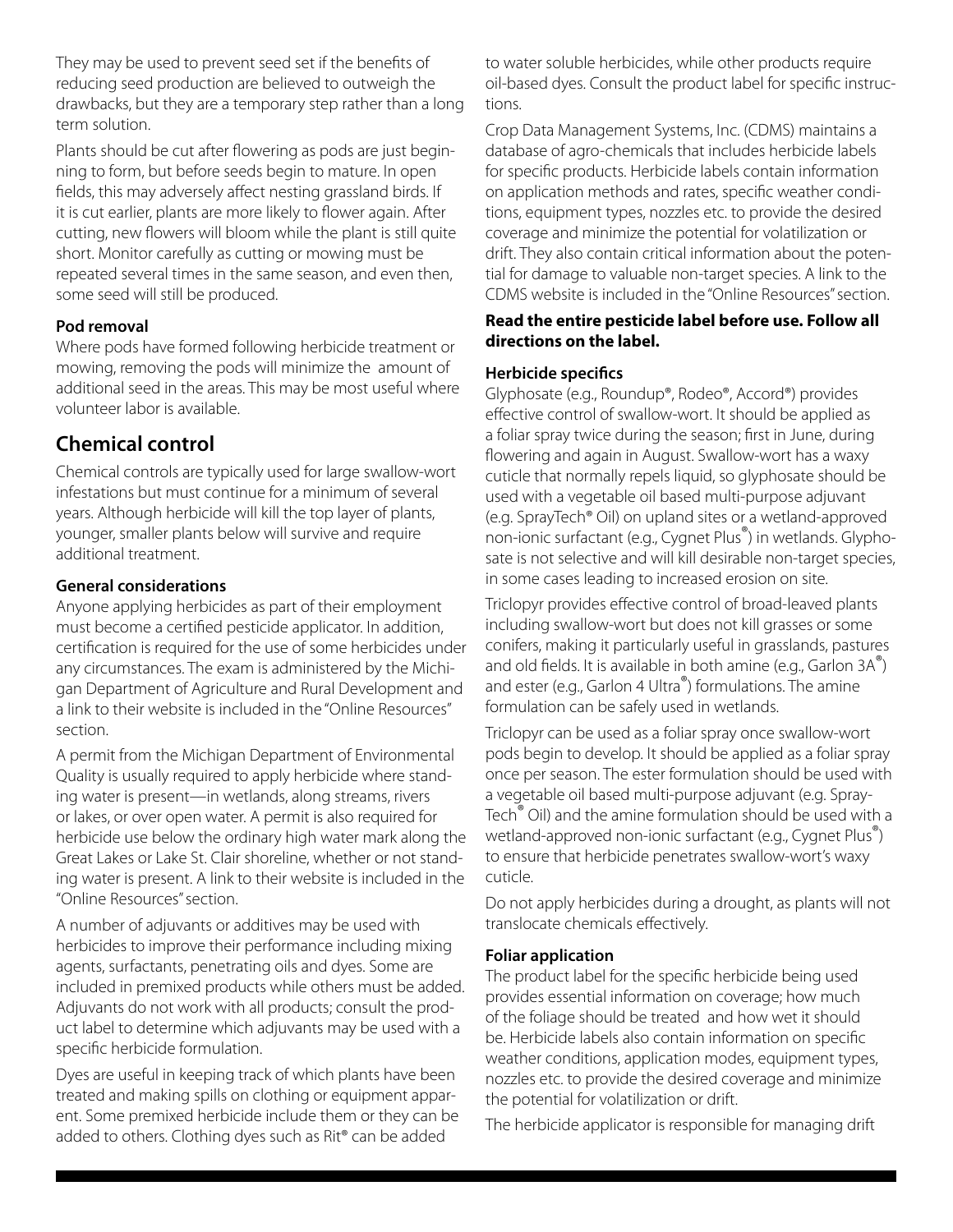and damage to non-target vegetation. Wind speeds between 3 and 10 miles per hour are best for foliar herbicide spraying. At higher wind speeds, herbicide may be blown onto adjacent vegetation or water bodies.

At lower wind speeds, temperature inversions can occur, restricting vertical air movement. Under these conditions, small suspended droplets of herbicide can persist in a concentrated cloud and be blown off-target by variable gusts of wind. Ground fog indicates the presence of a temperature inversion, but if no fog is present, smoke movement on the ground can also reveal inversions. Smoke that layers and remains trapped in a cloud at a low level indicates an inversion, while smoke that rises and dissipates indicates good air mixing.

In hot, dry weather, herbicide can evaporate rapidly. Setting equipment to produce large droplets can help compensate for this. In general, follow all directions on the label of the specific herbicide being used, in order to prevent damage to non-target vegetation or water bodies.

## **Prescribed burning**

In fire-adapted communities, a prescribed burn may enhance control of black and pale swallow-worts, but can stimulate their growth when used alone. In general, swallow-worts should be controlled before initiating a program of prescribed burning.

## **General considerations**

A permit is required before implementing a prescribed burn. The Michigan Department of Natural Resources (DNR) is responsible for issuing burn permits in the Upper Peninsula and Northern Lower Peninsula unless a municipality wishes to do so. Municipalities located in the Southern Lower Peninsula issue burn permits under authority of the state law. A link to the DNR local fire contacts web page is included in the "Online Resources" section. In the Southern Lower Peninsula, contact the local Fire Marshall for permits and more information. Some municipalities require insurance coverage before a permit is issued, to cover the cost of damages if the fire should escape.

Before initiating a program of prescribed burning, a written burn plan establishing the criteria necessary for starting, controlling, and extinguishing a burn is required. The burn plan includes details such as specific weather conditions, locations of control lines, ignition pattern, equipment and

personnel needed, contingency plans, and important phone numbers. The burn plan is essentially the "prescription" for how to conduct the burn safely while accomplishing the management objectives.

If other invasive species that are stimulated by burning are present on the site, planning should incorporate additional control methods to eradicate them.

## **Prescribed burning specifics**

Prescribed burning alone does not provide effective control of black and pale swallow-wort as it stimulates vigorous resprouting from the root crown.

Burning can be useful in fire-adapted communities once mature swallow-wort has been removed and the native vegetation that provides fuel recovers. When adequate fuel is present, burning will kill seedlings, as they lack the well-developed root crown of mature plants. Over multiple years, it can help exhaust the seedbank.

If left untreated, swallow-worts can alter fire ecology in fire-adapted communities as fuels do not accumulate beneath it.

## **Biological control**

Several species have been identified as potential biocontrols for swallow-wort. Two leaf-eating moth species (*Hypena opulenta* and *Abrostola asclepiadis* ) show promise against swallow-worts.

*Hypena opulenta* is being considered for a trial release at several sites in Connecticut and Massachusetts in 2012.

# **Disposal of plant parts**

Root crowns and root fragments should not be left on the ground or composted as they will resprout. Similarly, seedpods that have been removed should not be composted. They should be burned or bagged and disposed of in a municipal landfill.

Although landscape waste cannot generally be disposed of in land fills, Michigan law permits the disposal of invasive species plant parts. See the "Online resources" section for a link to the relevant legislation.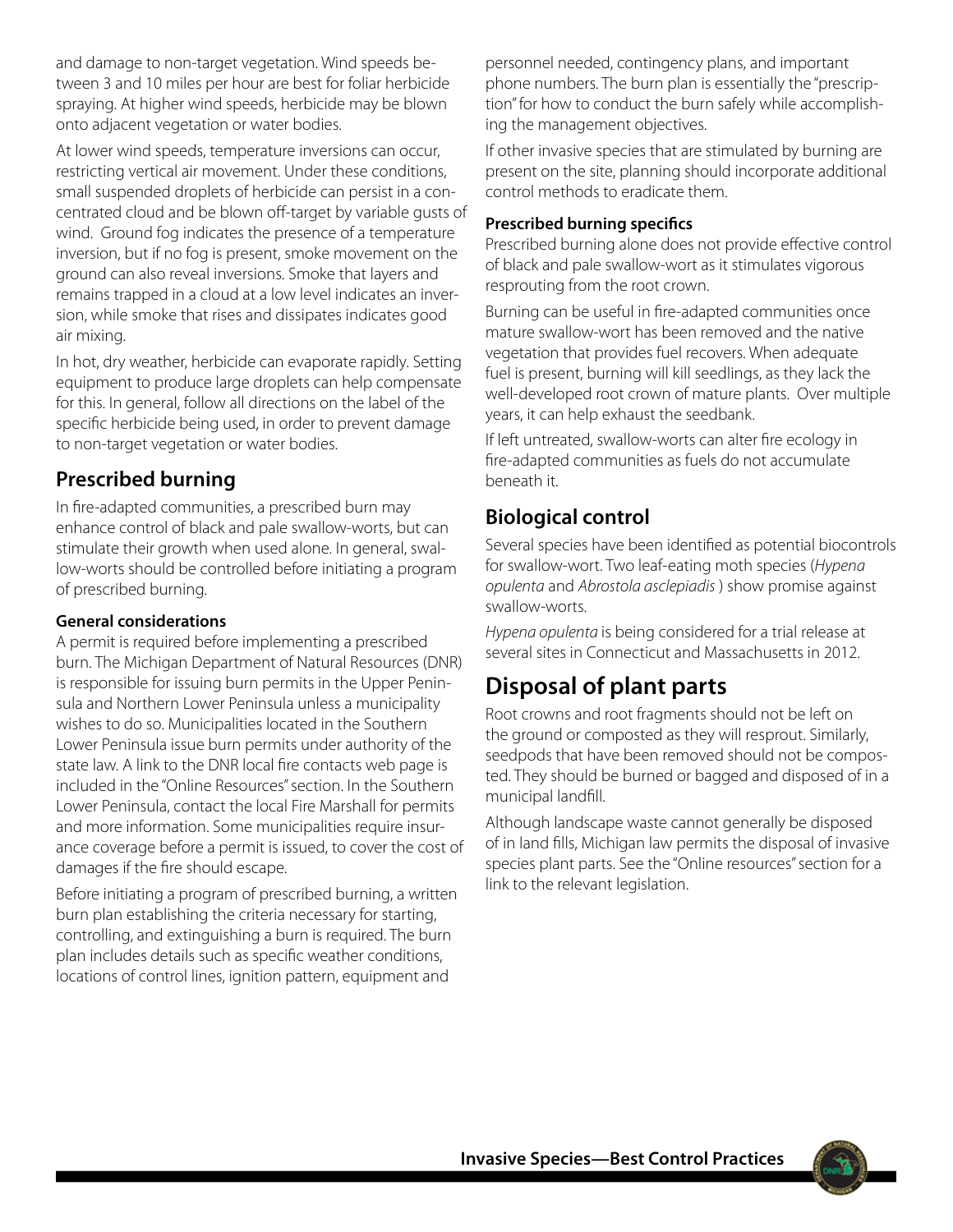## **Online resources:**

**CDMS - herbicide labels:** *http://www.cdms.net/LabelsMsds/LMDefault.aspx?t=*

**Fire Effects Information System,** *Cynanchum louiseae, C. rossicum http://www.fs.fed.us/database/feis/plants/vine/cynspp/all.html*

#### **Invasive.org, European buckthorn**

Black dog-strangling vine, black swallowwort—*Cynanchum louiseae http://www.invasive.org/browse/subinfo.cfm?sub=3398&start=61*

Dog-strangling vine, European swallowwort—*Cynanchum rossicum http://www.invasive.org/browse/subinfo.cfm?sub=4260*

**Invasipedia at BugwoodWiki,** *Cynanchum louiseae, C. rossicum http://wiki.bugwood.org/Cynanchum\_rossicum*

#### **Invasive Plant Atlas of New England**

Black swallow-wort *http://www.eddmaps.org/ipane/ipanespecies/herbs/Cynanchum\_louiseae.htm*

Pale swallow-wort *http://www.eddmaps.org/ipane/ipanespecies/herbs/Cynanchum\_rossicum.htm*

## **Midwest Invasive Species Information Network**

Black swallow-wort *http://www.misin.msu.edu/facts/detail.php?id=36*

Pale swallow-wort *http://www.misin.msu.edu/facts/detail.php?id=37*

## **The Michigan Department of Agriculture and Rural Development—Pesticide Certification**

*www.michigan.gov/pestexam* 

## **The Michigan Department of Environmental Quality—Aquatic Nuisance Control**

*www.michigan.gov/deqinlandlakes [http://www.michigan.gov/deq/0,4561,7-135-3313\\_3681\\_3710---,00.html](http://www.michigan.gov/deq/0,4561,7-135-3313_3681_3710---,00.html)*

## **Michigan Department of Natural Resources—Local DNR Fire Manager contact list**

*[http://www.michigan.gov/dnr/0,4570,7-153-30301\\_30505\\_44539-159248--,00.html](http://www.michigan.gov/dnr/0,4570,7-153-30301_30505_44539-159248--,00.html)*

## **Michigan's Invasive Species Legislation**

Natural Resources and Environmental Protection Act 451 of 1994, Section 324.4130 *http://legislature.mi.gov/doc.aspx?mcl-324-41301*

#### **Michigan Legislation—landscape waste, disposal of invasive species plant parts**

Natural Resources and Environmental Protection Act 451 of 1994, Section 324.11521, 2 (d) *http://legislature.mi.gov/doc.aspx?mcl-324-11521*

#### **The Nature Conservancy's Weed Control Methods Handbook: Tools and Techniques for Use in Natural Areas** *http://www.invasive.org/gist/handbook.html*

**University of Michigan Herbarium - Michigan Flora Online** *http://michiganflora.net/*